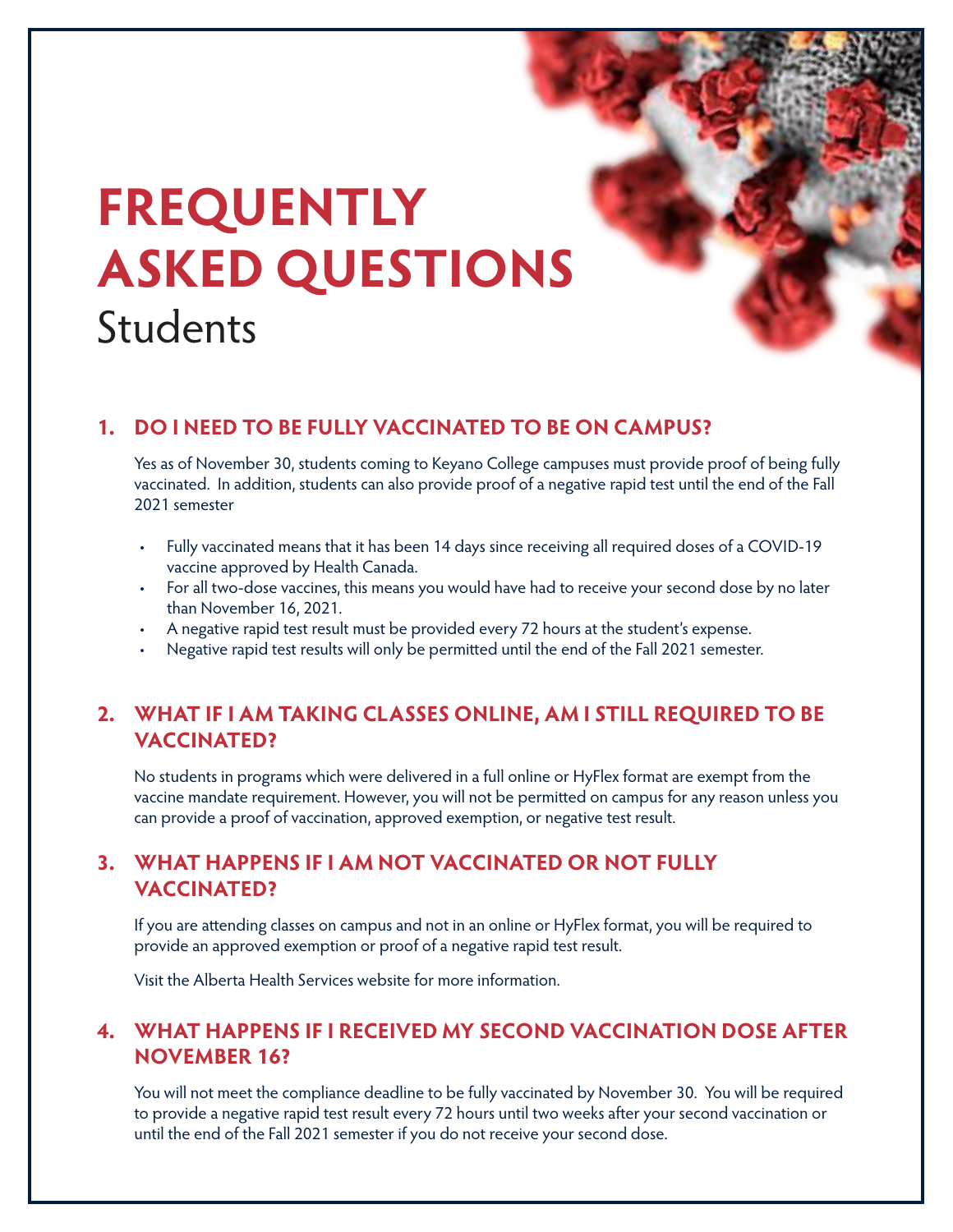#### **5. WHAT ABOUT COVID-19 TESTING?**

All rapid COVID-19 testing will be paid for by students between now and the end of the Fall 2021 semester. January 2022 Winter semester, all students will be required to be fully vaccinated. List of testing centres.

| <b>COMPANY</b>      | <b>SHOPPERS</b><br><b>DRUG MART</b>                                             | <b>MEDIKA NORTH</b>          | <b>HINES HEALTH</b><br><b>SERVICES</b> | <b>DRIVERS CHECK</b>    | <b>CANADA</b><br><b>RESEARCH LABS</b> |
|---------------------|---------------------------------------------------------------------------------|------------------------------|----------------------------------------|-------------------------|---------------------------------------|
| <b>ADDRESS</b>      | <b>Thickwood</b><br>121 Signal Road<br><b>Timberlea</b><br>112 Riverstone Ridge | 33-280 Taiganova<br>Crescent | Suite 101A<br>805 Memorial Drive       | 8217 Franklin<br>Avenue | 2nd Floor<br>8706 Franklin<br>Avenue  |
| <b>PHONE NUMBER</b> | <b>Thickwood</b><br>780.743.4662<br><b>Timberlea</b><br>780.743.3362            | 780.715.4424                 | 780.790.6909                           | 780.743.5351            | 780.790.1313                          |

## **6. WHAT IF I DECIDE NOT TO BE VACCINATED, CAN I PRESENT A NEGATIVE COVID-19 OR PCR TEST IN LIEU OF VACCINATION?**

Yes you can provide proof every 72 hours of a rapid test result until the end of the Fall 2021 semester. For the Winter semester in January 2022 all students will be required to be fully vaccinated.

## **7. IF I AM FULLY VACCINATED, DO I HAVE TO FOLLOW OTHER SAFETY MEASURES LIKE WEARING MASKS AND PHYSICAL DISTANCING?**

A proof of vaccination program will exempt the College from physical distancing and class capacity restrictions only. Masks are required in all indoor spaces.

#### **8. IF I'VE ALREADY HAD COVID-19, DO I STILL NEED TO BE VACCINATED?**

Yes, while contracting COVID-19 provides you with some antibodies, the vaccinations provide you with better resistance against the new and more contagious variants. . The Government of Alberta recommends that people who previously contracted COVID-19 also get vaccinated. Vaccinations are safe and effective for individuals who have already had COVID-19.

#### **9. HOW DOES KEYANO COLLEGE DEFINE "FULLY VACCINATED"?**

Fully vaccinated is defined by Alberta Health Services (AHS) as those individuals who, at least 14 days prior to arriving on campus:

- have received complete doses of a Health Canada approved vaccine:
- two doses of the AstraZeneca/COVIDSHIELD, Pfizer or Moderna vaccine (or a combination thereof);
- one dose of the Janssen ( Johnson & Johnson) vaccine OR
- have received a non-Health Canada authorized vaccine plus an additional complement of a Health Canada approved mRNA vaccine (i.e. Pfizer or Moderna).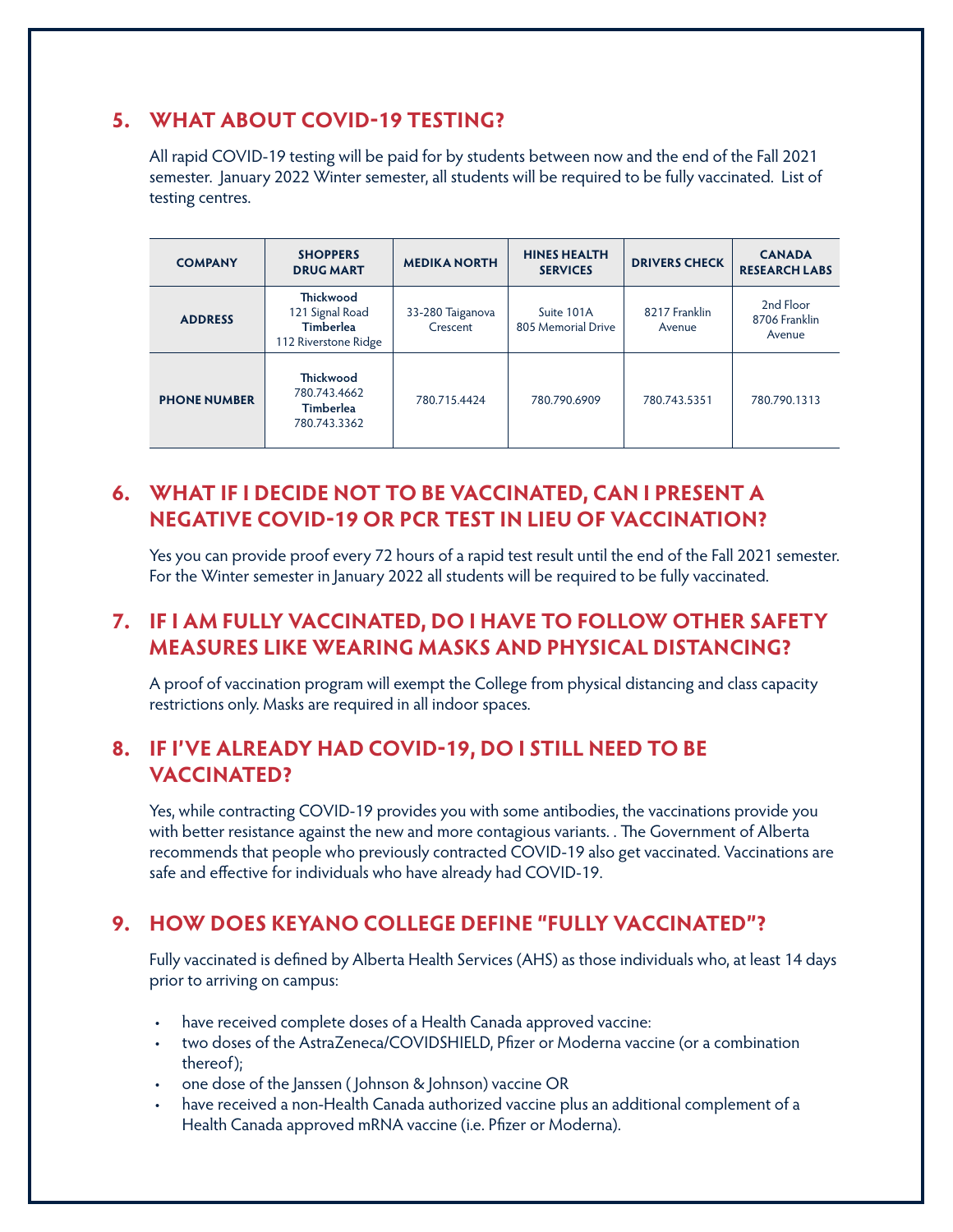## **10. WHAT DO I NEED TO PROVIDE PROOF THAT I'VE BEEN FULLY VACCINATED?**

Yes, Keyano College will provide students with two options to capture proof of vaccination.

- A secure web-based solution will be available to students where you can upload your proof of vaccination and complete a form. Once completed, your proof of vaccination documents will be deleted so the College will not retain student personal health records.
- Present your proof of vaccination in person at the Office of the Registrar.

#### **11. HOW WILL THE COLLEGE ENSURE COMPLIANCE?**

Students will be issued a Campus Access Pass similar to your student ID, but in a different colour. This ID must be worn visibly when on campus or you will be required to show your Alberta Vaccination Card. Security will be checking students and staff upon entry to the College Campuses. Your Campus Access Pass is not a substitute for proof of vaccination off-campus.

In addition, the Registrar's Office will audit the names of students who provide proof of vaccination against lists of registered students by course and program. Those students who are not vaccinated will not be able to attend unless they provide a negative COVID-19 test.

### **12. WHAT PROOF OF VACCINATION CAN I USE?**

If you are an Albertan, you can access a convenient card-sized proof of vaccination on alberta.ca/ CovidRecords. Other acceptable forms of proof include:

- Other provincial vaccine identifications
- International vaccine documentation (translated to English).

#### **13. IS MY VACCINE INFORMATION CONFIDENTIAL?**

All personal health information is confidential and will not be shared except as strictly required to enforce the policy. Your vaccination documents will be purged electronically after we confirm proof of vaccination.

## **14. AFTER NOVEMBER 30, HOW CAN I FINISH MY STUDIES IF I AM NOT VACCINATED?**

All students taking in-person classes will need to show proof of vaccination or a negative rapid COVID-19 test every 72 hours. Fully online or full HyFlex students are exempt from the vaccine mandate requirement.